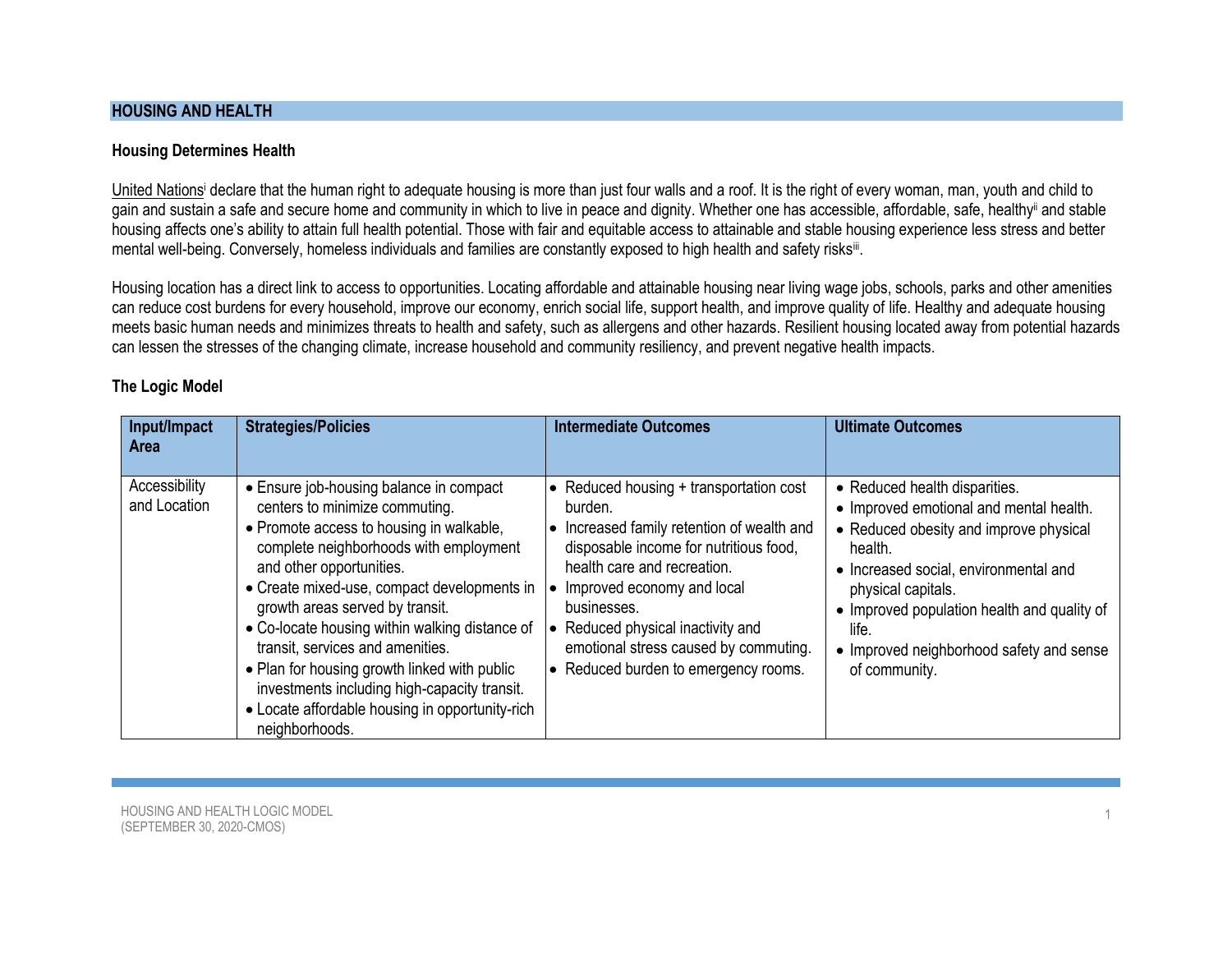| Input/Impact<br><b>Area</b>        | <b>Strategies/Policies</b>                                                                                                                                                                                                                                                                                                                                                                                                                                                                                                                                                                                                                                                                                                                                                                                                                                                                                                                                                                                                                                                                                                                                                                                              | <b>Intermediate Outcomes</b>                                                                                                                                                                                                                                                                                                                                                                                                                                                                                                 | <b>Ultimate Outcomes</b>                                                                                                                                                                                                                                                                                                                                                                                       |
|------------------------------------|-------------------------------------------------------------------------------------------------------------------------------------------------------------------------------------------------------------------------------------------------------------------------------------------------------------------------------------------------------------------------------------------------------------------------------------------------------------------------------------------------------------------------------------------------------------------------------------------------------------------------------------------------------------------------------------------------------------------------------------------------------------------------------------------------------------------------------------------------------------------------------------------------------------------------------------------------------------------------------------------------------------------------------------------------------------------------------------------------------------------------------------------------------------------------------------------------------------------------|------------------------------------------------------------------------------------------------------------------------------------------------------------------------------------------------------------------------------------------------------------------------------------------------------------------------------------------------------------------------------------------------------------------------------------------------------------------------------------------------------------------------------|----------------------------------------------------------------------------------------------------------------------------------------------------------------------------------------------------------------------------------------------------------------------------------------------------------------------------------------------------------------------------------------------------------------|
| Affordability<br>and Attainability | • Ensure job-housing match so that housing<br>units produced in mixed-use compact areas<br>are affordable to workers nearby.<br>• Integrate affordable housing in all<br>neighborhoods, particularly complete,<br>compact and opportunity-rich<br>neighborhoods, allowing walking access to<br>amenities, transit and services.<br>• Remove barriers or relax land-use<br>regulations, such as maximum density,<br>minimum lot size, parking requirements and<br>cumbersome development standards, to<br>encourage more production of affordable<br>housing, including infill and accessory<br>dwelling units.<br>• Establish "minimum density requirements" to<br>ensure land is developed in accordance with<br>the densities envisioned in the<br>comprehensive plan.<br>• Relax or undo single family zoning to allow<br>missing-middle housing, such as duplex,<br>triplex, etc.<br>• Use form-based codes to encourage and<br>regulate missing-middle housing.<br>• Provide a continuum of diverse housing<br>choices, from rental to ownership and from<br>tiny homes to single detached dwellings, so<br>that people of diverse incomes, needs and<br>life cycles can attain housing within their own<br>means. | • Improved distribution of affordable<br>housing throughout the city.<br>• Increased range of densities, housing<br>types and prices within communities.<br>• Reduced housing cost burden.<br>• Increased disposable income for<br>nutritious food, health care and<br>recreation.<br>• Reduced emotional stresses.<br>• Decreased homelessness.<br>• Increased aging-in-place opportunities<br>by accommodating a broader range of<br>household needs.<br>• Increased school attendance.<br>Decreased mobility of students. | • Improved emotional and mental health.<br>• Increased social connectedness.<br>• Increased academic achievement.<br>• Reduced health disparities.<br>• Increased social, financial and physical<br>capitals.<br>• Increased community diversity and<br>inclusiveness.<br>• Improved population health and quality of<br>life.<br>• Improved neighborhood integration and<br>sense of community and belonging. |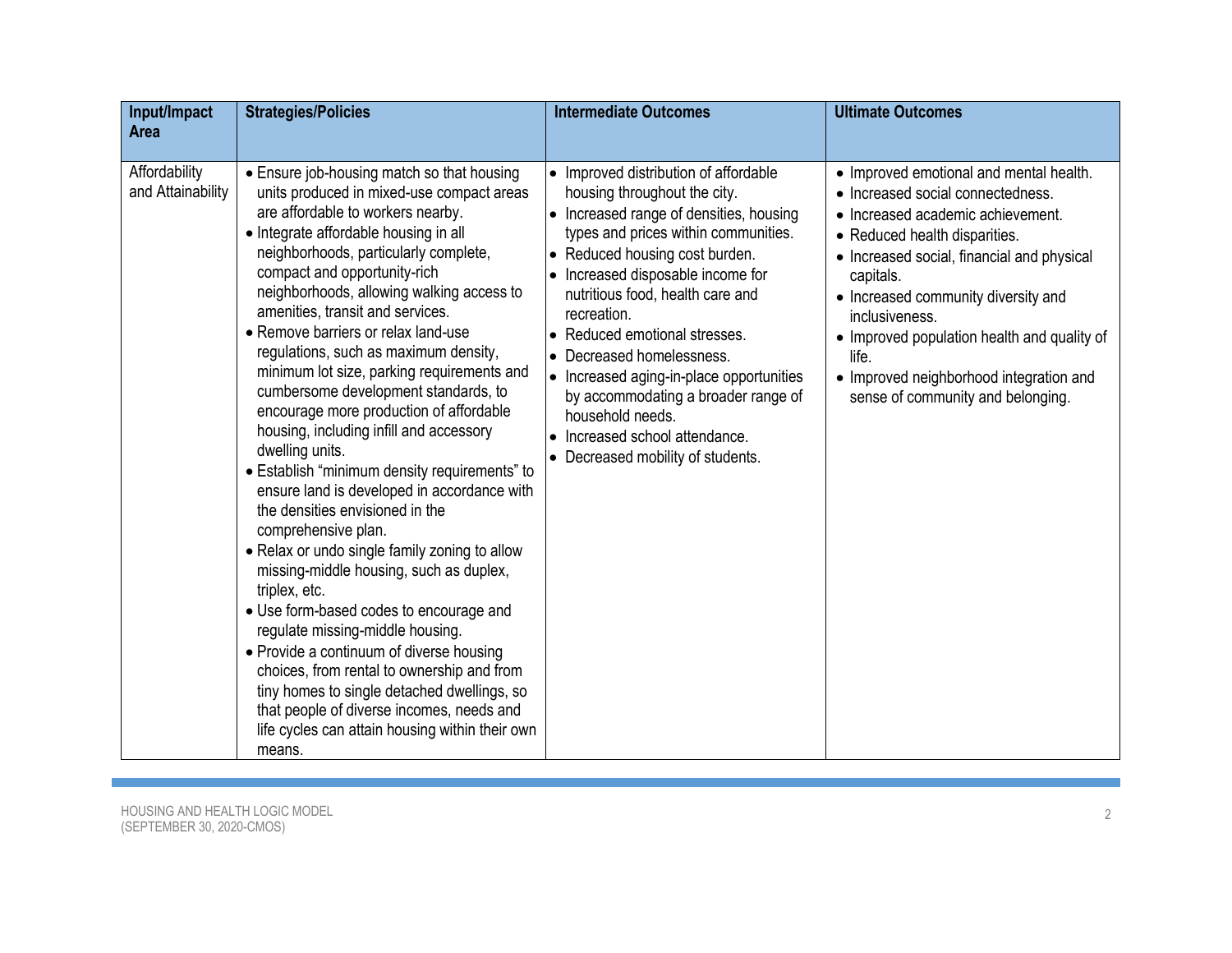| Input/Impact | <b>Strategies/Policies</b>                                                            | <b>Intermediate Outcomes</b> | <b>Ultimate Outcomes</b> |
|--------------|---------------------------------------------------------------------------------------|------------------------------|--------------------------|
| Area         |                                                                                       |                              |                          |
|              | • Expand options for affordable housing                                               |                              |                          |
|              | construction types, such as tiny homes,<br>micro housing and manufactured housing.    |                              |                          |
|              | • Utilize Inclusionary Zoning to require                                              |                              |                          |
|              | affordable housing in market-rate<br>developments calibrated to market                |                              |                          |
|              | conditions.                                                                           |                              |                          |
|              | • Avoid introducing Inclusionary Zoning in                                            |                              |                          |
|              | distressed communities.                                                               |                              |                          |
|              | • Change zoning to promote high-density<br>housing in and near centers and corridors. |                              |                          |
|              | • Reduce unpredictable or streamline lengthy                                          |                              |                          |
|              | approval process to reduce costs of housing<br>development.                           |                              |                          |
|              | • Create dedicated sources of funding to<br>encourage affordable housing.             |                              |                          |
|              | • Enhance incentives for affordable housing in<br>market-rate development.            |                              |                          |
|              | • Use public-owned land to provide affordable<br>housing.                             |                              |                          |
|              | • Explore community land trusts and                                                   |                              |                          |
|              | development corporations to develop and<br>maintain affordable housing.               |                              |                          |
|              | • Take steps to ensure existing affordable                                            |                              |                          |
|              | housing remains available, such as buying                                             |                              |                          |
|              | back subsidized properties, etc.                                                      |                              |                          |
|              | • Explore financing tools to support the supply                                       |                              |                          |
|              | and demand of affordable housing, such as<br>tax increment financing, property tax    |                              |                          |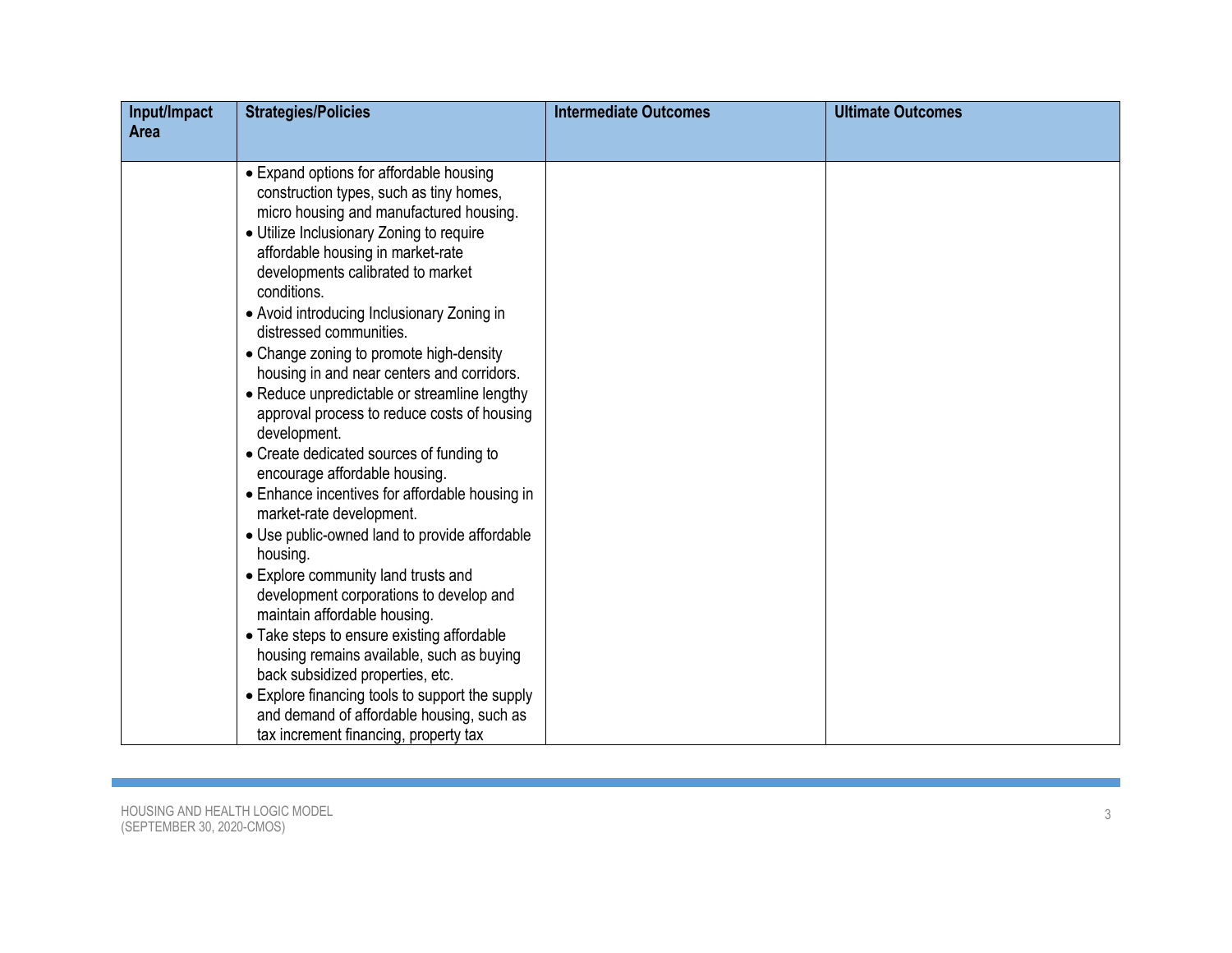| Input/Impact<br>Area         | <b>Strategies/Policies</b>                                                                                                                                                                                                                                                                                                                                                                                                                                                                                                                                                                                                                                                                                                                                                                                                                                                                                                                                             | <b>Intermediate Outcomes</b>                                                                                                                                                                                                                                                                                                                                                          | <b>Ultimate Outcomes</b>                                                                                                                                                                                                                                                                                                                                                                                            |
|------------------------------|------------------------------------------------------------------------------------------------------------------------------------------------------------------------------------------------------------------------------------------------------------------------------------------------------------------------------------------------------------------------------------------------------------------------------------------------------------------------------------------------------------------------------------------------------------------------------------------------------------------------------------------------------------------------------------------------------------------------------------------------------------------------------------------------------------------------------------------------------------------------------------------------------------------------------------------------------------------------|---------------------------------------------------------------------------------------------------------------------------------------------------------------------------------------------------------------------------------------------------------------------------------------------------------------------------------------------------------------------------------------|---------------------------------------------------------------------------------------------------------------------------------------------------------------------------------------------------------------------------------------------------------------------------------------------------------------------------------------------------------------------------------------------------------------------|
| Adequacy and<br>Habitability | abatement, investment tax credit, and<br>revolving loan fund, etc.<br>• Encourage homeownership.<br>• Ensure affordable units have adequate<br>space; physical accessibility; adequate<br>security; security of tenure; structural stability<br>and durability; adequate lighting, heating and<br>ventilation; and adequate basic<br>infrastructure.<br>• Apply National Healthy Housing Standardiv to<br>building and other codes to prevent housing-<br>related diseases and injuries through routine<br>maintenance.<br>• Ensure that building standards and practices<br>provide for safe and healthy homes for all.<br>• Encourage resource-efficient, carbon-neutral<br>and high-performance housing by<br>introducing green building standards,<br>incentives and technical support.<br>• Maintain and preserve quality affordable<br>dwellings, such as developing a rental<br>housing safety program or adopt a rental<br>inspection ordinance <sup>v</sup> . | • Improved housing conditions.<br>• Increased preservation of low-cost<br>housing.<br>• Reduced exposure to allergens,<br>neurotoxins and other hazards.<br>• Reduced health issues associated with<br>poor quality housing, such as asthma or<br>lead poisoning among children.<br>• Reduced levels of psychological distress<br>and helplessness.<br>• Reduced high blood pressure. | • Improved physical and mental health.<br>• Reduced health disparities.<br>• Increased neighborhood/community<br>stability.<br>• Increased employment and education<br>stability.<br>• Increased economic opportunity.<br>• Increased opportunity for civic<br>engagement.<br>• Increase local construction and industrial<br>jobs.<br>• Increased home market values.<br>• Increased social and physical capitals. |
|                              | • Work with the local health department to<br>provide healthy home environment<br>assessment to needed low-income<br>residents.<br>• Offer housing rehabilitation loan and grant to<br>help repair, improve, or modernize dwellings,                                                                                                                                                                                                                                                                                                                                                                                                                                                                                                                                                                                                                                                                                                                                   |                                                                                                                                                                                                                                                                                                                                                                                       |                                                                                                                                                                                                                                                                                                                                                                                                                     |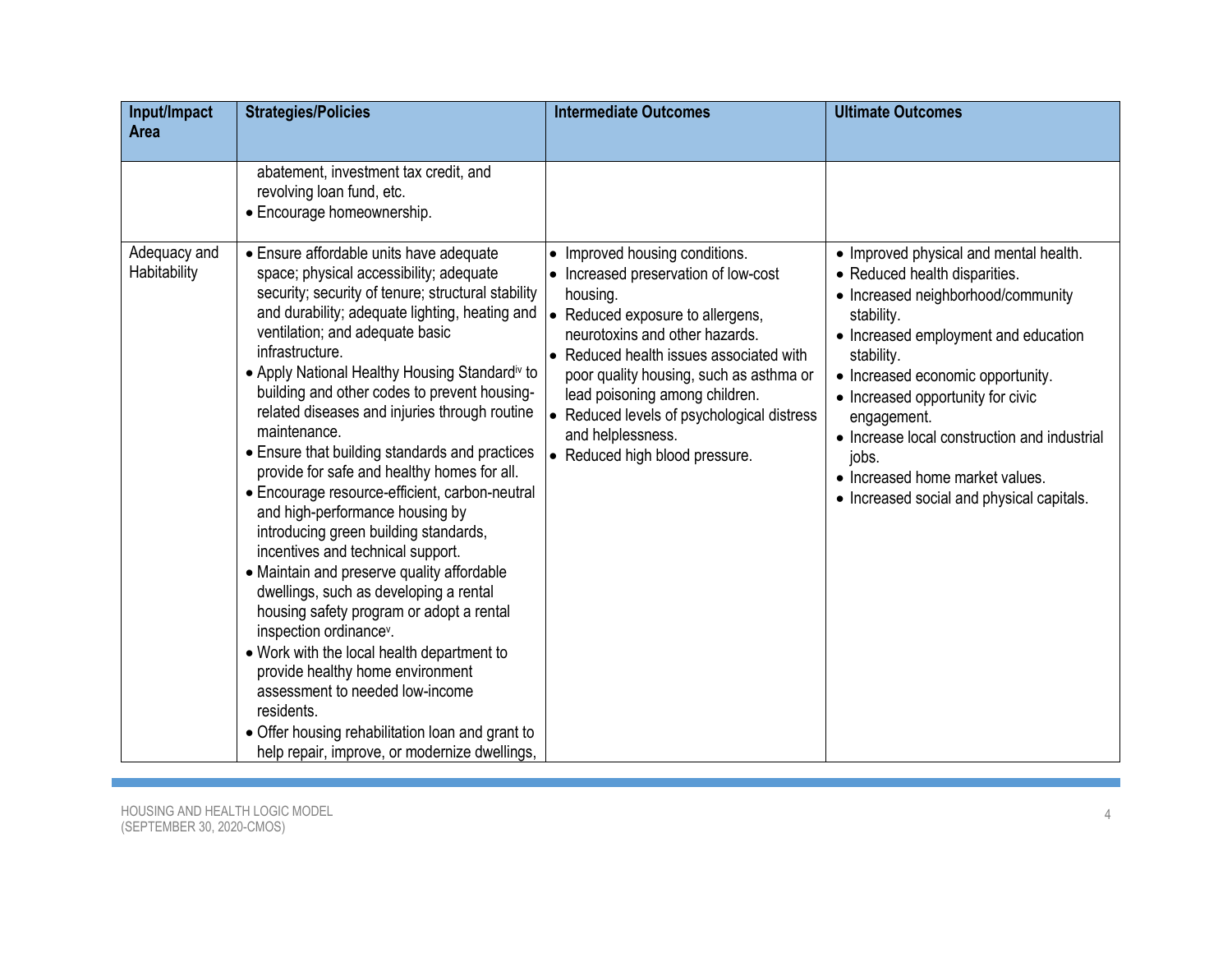| Input/Impact<br>Area | <b>Strategies/Policies</b>                                                                                                                                                                                                                                                                                                                                                                                                                                                                                                                                                                                                                                                      | <b>Intermediate Outcomes</b>                                                                                                                                                                                                    | <b>Ultimate Outcomes</b>                                                                                                                                                                                                                                      |
|----------------------|---------------------------------------------------------------------------------------------------------------------------------------------------------------------------------------------------------------------------------------------------------------------------------------------------------------------------------------------------------------------------------------------------------------------------------------------------------------------------------------------------------------------------------------------------------------------------------------------------------------------------------------------------------------------------------|---------------------------------------------------------------------------------------------------------------------------------------------------------------------------------------------------------------------------------|---------------------------------------------------------------------------------------------------------------------------------------------------------------------------------------------------------------------------------------------------------------|
|                      | and remove health or safety hazards from<br>those dwellings.<br>• Work with the local health department to<br>encourage smoke-free housingvi.                                                                                                                                                                                                                                                                                                                                                                                                                                                                                                                                   |                                                                                                                                                                                                                                 |                                                                                                                                                                                                                                                               |
| Stability            | • Streamline processes for households to<br>access rental assistance.<br>• Provide funding to stabilize rent.<br>• Provide funding to help low income<br>households meet home energy needs.<br>• Assist households facing housing crises,<br>such as debt advice for tenants with unpaid<br>rents and legal support in eviction<br>proceedings.<br>• Ensure residents have adequate notice for<br>rent increases.<br>• Promote tenants' rights.<br>• Work with landlords to increase participation<br>in rental assistance programs.<br>• Promote homeownership such as creating a<br>home investment partnership program, etc.<br>• Create tax relief to stabilize homeowners. | • Reduced lease terminations.<br>• Reduced involuntary displacements.<br>• Increased residential stability over time.<br>• Increased personal wealth through<br>homeownership.<br>• Reduced poverty.<br>• Reduced homelessness. | • Improved physical and mental health.<br>• Reduced health disparities.<br>• Increased education attainment.<br>• Improved sense of community and<br>neighborhood/place.<br>• Decreased burden on state systems.<br>• Increased social and physical capitals. |
| Equity               | · Identify and assess patterns of inequitable<br>access to housing, and consider changes to<br>land use and housing growth strategies to<br>correct them.<br>• Seek to understand and prevent increased<br>risk of involuntary displacement when up-<br>zoning or subarea planning takes place.                                                                                                                                                                                                                                                                                                                                                                                 | • Increased access to opportunities for<br>the underserved populations.<br>• Reduced involuntary displacement of<br>underserved populations and small local<br>businesses.<br>• Reduced homelessness.<br>• Reduced poverty.     | • Improved social, economic and<br>environmental root causes of health.<br>• Improved community diversity and<br>inclusiveness.<br>• Improved health equity and reduced<br>health disparities.                                                                |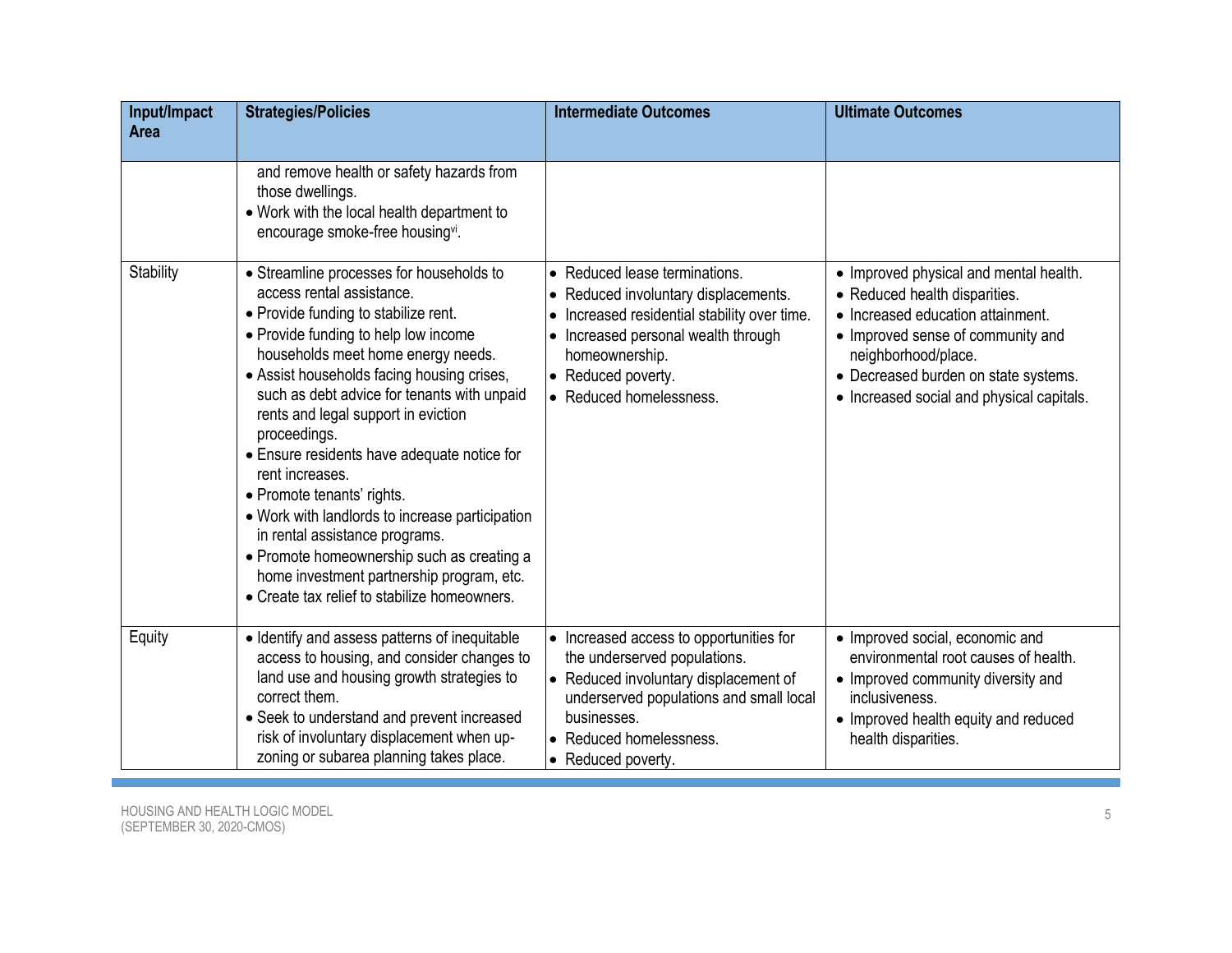| Input/Impact<br>Area | <b>Strategies/Policies</b>                                                                                                                                                                                                                                                                                                                                                                                                                                                                                    | <b>Intermediate Outcomes</b> | <b>Ultimate Outcomes</b>                                                                                   |
|----------------------|---------------------------------------------------------------------------------------------------------------------------------------------------------------------------------------------------------------------------------------------------------------------------------------------------------------------------------------------------------------------------------------------------------------------------------------------------------------------------------------------------------------|------------------------------|------------------------------------------------------------------------------------------------------------|
|                      | • Take community actions to prevent<br>involuntary displacement of both the<br>vulnerable populations and small local<br>businesses.<br>• Develop a fair housing policy <sup>vii</sup> .<br>• Seek options to promote accessibility for<br>people of diverse physical abilities.<br>• Consider Housing First <sup>viii</sup> policy to provide<br>rapid access to permanent housing and<br>support for chronically homeless individuals.<br>• Locate affordable housing in opportunity-rich<br>neighborhoods. |                              | • Improved overall population health and<br>well-being.<br>• Improved independence and quality of<br>life. |

### **Research Evidence**

#### **Housing and Health in General**

American Public Health Association. 2020. *Creating the Healthiest Nation: Health and Housing Equity.* Washington, D.C.: American Public Health Association. [https://www.apha.org/-/media/files/pdf/topics/equity/health\\_and\\_housing\\_equity.ashx?la=en&hash=feda5cd7041c72cba783ab614e5ec20caa040dca.](https://www.apha.org/-/media/files/pdf/topics/equity/health_and_housing_equity.ashx?la=en&hash=FEDA5CD7041C72CBA783AB614E5EC20CAA040DCA)

deVuono-powell, Saneta, Allison Allbee, and Juell Stewart. 2017. *Public Health for All: Rethinking the Legacy of Public Health & Housing.* Change Lab Solutions. Accessed April 7, 2020. [https://medium.com/the-block-project/public-health-for-all-rethinking-the-legacy-of-public-health-housing-685842f1b5f0.](https://medium.com/the-block-project/public-health-for-all-rethinking-the-legacy-of-public-health-housing-685842f1b5f0)

Dannenburg, Andrew L., Howard Frumkin, and Richard J. Jackson, ed. 2011. *Making Healthy Places: Designing and Building for Health, Well-Being, and Sustainability.* Washington, DC: Island Press.

[https://www.researchgate.net/publication/261215792\\_Making\\_Healthy\\_Places\\_Designing\\_and\\_Building\\_for\\_Health\\_Well-](https://www.researchgate.net/publication/261215792_Making_Healthy_Places_Designing_and_Building_for_Health_Well-Being_and_Sustainability_by_Andrew_L_Dannenberg_Howard_Frumkin_and_Richard_J_Jackson)

[Being\\_and\\_Sustainability\\_by\\_Andrew\\_L\\_Dannenberg\\_Howard\\_Frumkin\\_and\\_Richard\\_J\\_Jackson.](https://www.researchgate.net/publication/261215792_Making_Healthy_Places_Designing_and_Building_for_Health_Well-Being_and_Sustainability_by_Andrew_L_Dannenberg_Howard_Frumkin_and_Richard_J_Jackson)

Krieger, James, and Donna L. Higgins. 2002. "Housing and Health: Time Again for Public Health Action." *[Journal of American Public Health](file:///D:/CPP/Housing%20LM/Journal%20of%20American%20Public%20Health)* 92, No. 5: 758–768. [https://www.ncbi.nlm.nih.gov/pmc/articles/PMC1447157/.](https://www.ncbi.nlm.nih.gov/pmc/articles/PMC1447157/)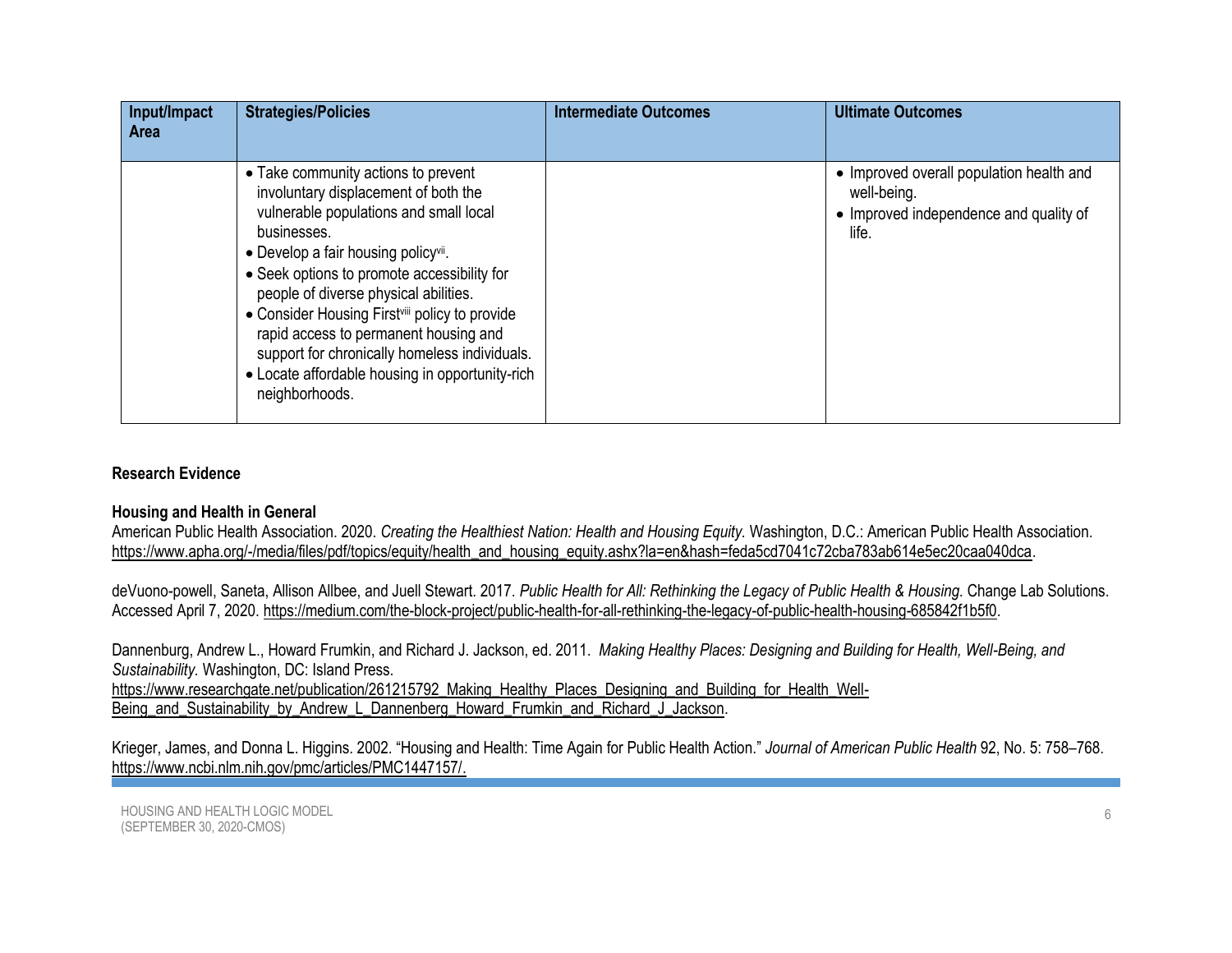Norton, Ruth Ann, Brendan Wade Brown, Catherine Lee, Malomo-Paris, Kiki, and Jamal Lewis. *Achieving Health and Social Equity through Housing: Understanding the Impact of Non Energy Benefits in the United States.* Accessed August 12, 2020. [https://www.greenandhealthyhomes.org/wp](https://www.greenandhealthyhomes.org/wp-content/uploads/AchievingHealthSocialEquity_final-lo.pdf)[content/uploads/AchievingHealthSocialEquity\\_final-lo.pdf.](https://www.greenandhealthyhomes.org/wp-content/uploads/AchievingHealthSocialEquity_final-lo.pdf)

Shaw, M. 2004. "Housing and Public Health." *Annual Review of Public Health* 25: 397-418. [https://www.annualreviews.org/doi/full/10.1146/annurev.publhealth.25.101802.123036?url\\_ver=Z39.88-](https://www.annualreviews.org/doi/full/10.1146/annurev.publhealth.25.101802.123036?url_ver=Z39.88-2003&rfr_id=ori%3Arid%3Acrossref.org&rfr_dat=cr_pub%3Dpubmed) [2003&rfr\\_id=ori%3Arid%3Acrossref.org&rfr\\_dat=cr\\_pub%3Dpubmed.](https://www.annualreviews.org/doi/full/10.1146/annurev.publhealth.25.101802.123036?url_ver=Z39.88-2003&rfr_id=ori%3Arid%3Acrossref.org&rfr_dat=cr_pub%3Dpubmed)

Taylor, Lauren A. 2018. "Housing and Health: An Overview of The Literature." *Health Affairs Health Policy Brief*. https:/[/doi.org/10.1377/hpb20180313.396577.](https://www.healthaffairs.org/do/10.1377/hpb20180313.396577/full/)

#### **Accessibility and Location**

Christian, T.J. 2012. "Trade-offs Between Commuting Time and Health-related Activities." *[Journal of Urban Health](https://www.ncbi.nlm.nih.gov/pubmed/22689293/)* 89, no. 5:746-57. [https://www.ncbi.nlm.nih.gov/pubmed/22689293/.](https://www.ncbi.nlm.nih.gov/pubmed/22689293/)

Housing Wiki. "Jobs-Housing Balance". Accessed August 12, 2020. [https://housing.wiki/wiki/Jobs-housing\\_Balance#Housing\\_affordability\\_and\\_adequate\\_employment\\_issues.](https://housing.wiki/wiki/Jobs-housing_Balance%23Housing_affordability_and_adequate_employment_issues)

Pollack, Craig, Susan Egerter, Tabashir Sadegh-Nobari, Mercedes Dekker, and Paula Braveman. 2008. *Where We Live Matters for Our Health: The Links Between Housing and Health*. Housing and Health Issue Brief 2 of Robert Wood Johnson Foundation, Commission to Build a Healthier America. 12 pages. [http://www.commissiononhealth.org/PDF/e6244e9e-f630-4285-9ad7-16016dd7e493/Issue%20Brief%202%20Sept%2008%20-](http://www.commissiononhealth.org/PDF/e6244e9e-f630-4285-9ad7-16016dd7e493/Issue%20Brief%202%20Sept%2008%20-%20Housing%20and%20Health.pdf) [%20Housing%20and%20Health.pdf](http://www.commissiononhealth.org/PDF/e6244e9e-f630-4285-9ad7-16016dd7e493/Issue%20Brief%202%20Sept%2008%20-%20Housing%20and%20Health.pdf)

#### **Affordability and Attainability**

Claflin, Katie. 2016. *Can Your Housing Situation Affect Your Mental Health? Studies Say Yes.* Texas State Affordable Housing Corporation. Accessed April 7, 2020. [https://www.tsahc.org/blog/post/can-your-housing-situation-affect-your-mental-health-studies-say-yes.](https://www.tsahc.org/blog/post/can-your-housing-situation-affect-your-mental-health-studies-say-yes)

Enterprise Community Partners. 2014. *Impact of Affordable Housing on Families and Communities: A Review of The Evidence Base.* Columbia, MD: Enterprise Community Partners, Inc. [https://homeforallsmc.org/wp-content/uploads/2017/05/Impact-of-Affordable-Housing-on-Families-and-Communities.pdf.](https://homeforallsmc.org/wp-content/uploads/2017/05/Impact-of-Affordable-Housing-on-Families-and-Communities.pdf)

Kottke Thomas, Adrianna Abariotes, and Joel B. Spoonheim. 2017. "[Access to Affordable Housing Promotes Health and Well-Being and Reduces Hospital](https://www.ncbi.nlm.nih.gov/pubmed/29236654)  [Visits.](https://www.ncbi.nlm.nih.gov/pubmed/29236654)". *The Permanente Journal* 22, No.17-079. https:[//doi.org/10.7812/tpp/17-079.](doi:%2010.7812/TPP/17-079)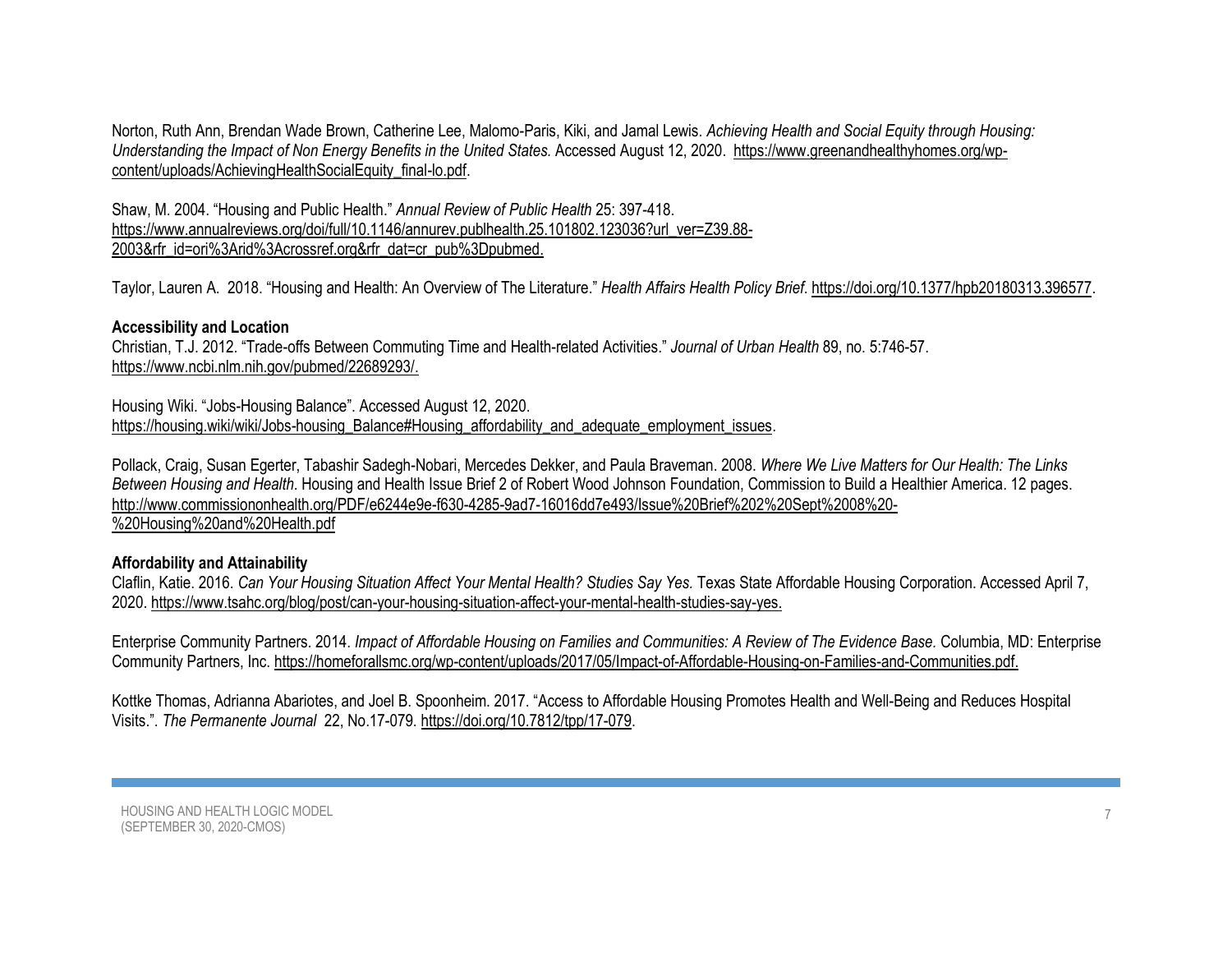Lubell, Jeffery, Rosalyn Crain, and Rebecca Cohen. 2007. *Framing the Issues—The Positive Impacts of Affordable Housing on Health.* Washington, D.C.: Center for Housing Policy and Enterprise Community Partners. [https://pdfs.semanticscholar.org/0dbf/ed563545d8b93877db82ee0634e68796ede7.pdf.](https://pdfs.semanticscholar.org/0dbf/ed563545d8b93877db82ee0634e68796ede7.pdf)

Maqbool, Nabihah, Janet Viveiros, and Mindy Ault. 2015. "The Impacts of Affordable Housing on Health: A Research Summary." Center for Housing Policy. [https://www.rupco.org/wp-content/uploads/pdfs/The-Impacts-of-Affordable-Housing-on-Health-CenterforHousingPolicy-Maqbool.etal.pdf.](https://www.rupco.org/wp-content/uploads/pdfs/The-Impacts-of-Affordable-Housing-on-Health-CenterforHousingPolicy-Maqbool.etal.pdf)

National Low Income Housing Coalition. 2019. "Severely Housing Cost-Burdened Households Experience Greater Food Insecurity, More Child Poverty, and Worse Health Outcomes." Accessed April 7, 2020. [https://nlihc.org/resource/study-finds-severely-housing-cost-burdened-households-experience-greater-food](https://nlihc.org/resource/study-finds-severely-housing-cost-burdened-households-experience-greater-food-insecurity)[insecurity.](https://nlihc.org/resource/study-finds-severely-housing-cost-burdened-households-experience-greater-food-insecurity)

## **Adequacy and Habitability**

Healthy People 2020. "Quality of Housing." Office of Disease Prevention and Health Promotion*.* Accessed April 7, 2020. [https://www.healthypeople.gov/2020/topics-objectives/topic/social-determinants-health/interventions-resources/quality-of-housing.](https://www.healthypeople.gov/2020/topics-objectives/topic/social-determinants-health/interventions-resources/quality-of-housing)

Jacobs, David E., et. al. 2015. "Moving into Green Healthy Housing." *Journal of Public Health Management and Practice* 21, no. 4: 345-54. [https://www.who.int/publications/i/item/who-housing-and-health-guidelines.](https://www.who.int/publications/i/item/who-housing-and-health-guidelines)

Jacobs, David E., Matthew Tobin, Loreen Targos, Dale Clarkson, Sherry L Dixon, Jill Breysse, Preethi Pratap, and Salvatore Cali. 2016. "Replacing Windows Reduces Childhood Lead Exposure: Results from a State-Funded Program." *Journal of Public Health Management and Practice* 22, no. 5: 482-91. https://doi.org[/10.1097/phh.0000000000000389.](https://doi.org/10.1097/phh.0000000000000389)

National Center for Healthy Housing. "A Cost-Benefit Analysis of a State-Funded Healthy Homes Program for Residents with Asthma: Findings from the New York State Healthy Neighborhoods Program." Accessed August 12, 2020. [https://nchh.org/research/nys-hnp-a-cost-benefit-analysis-of-a-state-funded-healthy-homes](https://nchh.org/research/nys-hnp-a-cost-benefit-analysis-of-a-state-funded-healthy-homes-program-for-residents-with-asthma/)[program-for-residents-with-asthma/.](https://nchh.org/research/nys-hnp-a-cost-benefit-analysis-of-a-state-funded-healthy-homes-program-for-residents-with-asthma/)

Office of Policy Development and Research. "Housing's and Neighborhoods' Role in Shaping Children's Future." Accessed August 12, 2020. [https://www.huduser.gov/portal/periodicals/em/fall14/highlight1.html#title.](https://www.huduser.gov/portal/periodicals/em/fall14/highlight1.html#title)

[Pevalin, D](https://www.sciencedirect.com/science/article/pii/S0091743517303419?via%3Dihub#!)avid J.[, Aaron Reeves,](https://www.sciencedirect.com/science/article/pii/S0091743517303419?via%3Dihub#!) Emma Baker, an[d Rebecca Bentley.](https://www.sciencedirect.com/science/article/pii/S0091743517303419?via%3Dihub#!) 2017. "The Impact of Persistent Poor Housing Conditions on Mental Health: A Longitudinal Population-based Study." *[Preventive Medicine](https://www.sciencedirect.com/science/journal/00917435)* 105: 304-310. [https://doi.org/10.1016/j.ypmed.2017.09.020.](https://doi.org/10.1016/j.ypmed.2017.09.020)

Szanton, Sarah L., Jill Roth, Manka Nkimbeng, Jessica Savage, and Rachel Klimmek. 2014. "Improving Unsafe Environments to Support Aging Independence with Limited Resources." *Nursing Clinics of North America* 49, no. 2: 133-145[. http://doi.org/10.1016/j.cnur.2014.02.002.](http://doi.org/10.1016/j.cnur.2014.02.002)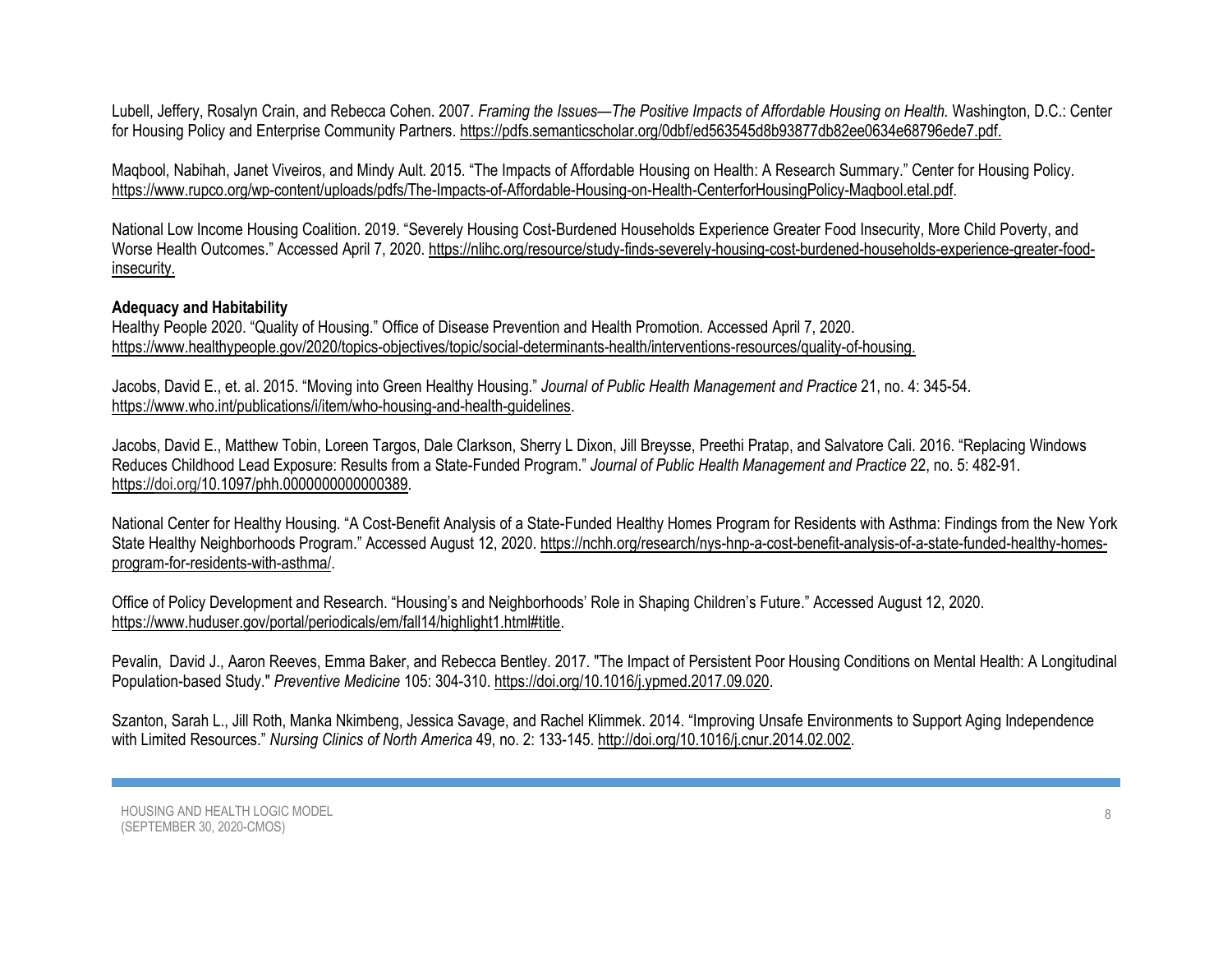Tohn Environmental Strategies, The National Center for Healthy Housing and Three<sup>3</sup>. 2016. Occupant Health Benefits of Residential Energy Efficiency. Framingham, MA: E4The Future, Inc. [https://e4thefuture.org/wp-content/uploads/2016/11/Occupant-Health-Benefits-Residential-EE.pdf.](https://e4thefuture.org/wp-content/uploads/2016/11/Occupant-Health-Benefits-Residential-EE.pdf)

Urban Land Institute. 2014. *[Housing in America: Integrating Housing, Health, and Resilience in a Changing Environment](http://americas.uli.org/HousinginAmerica2014)*. Washington, DC: Urban Land Institute. [https://uli.org/wp-content/uploads/ULI-Documents/Housing-in-America-2014.pdf.](https://uli.org/wp-content/uploads/ULI-Documents/Housing-in-America-2014.pdf)

Vandivere, Sharon, Elizabeth C. Hair, Christina Theokas, et al. 2006. *How Housing Affects Child Well-Being*. Coral Gables, FL: Funders' Network for Smart Growth and Livable Communities. [https://www.researchgate.net/profile/Elizabeth\\_Hair/publication/254013610\\_How\\_Housing\\_Affects\\_Child\\_Well-](https://www.researchgate.net/profile/Elizabeth_Hair/publication/254013610_How_Housing_Affects_Child_Well-Being/links/0f31753aad4e3f23b7000000.pdf)[Being/links/0f31753aad4e3f23b7000000.pdf.](https://www.researchgate.net/profile/Elizabeth_Hair/publication/254013610_How_Housing_Affects_Child_Well-Being/links/0f31753aad4e3f23b7000000.pdf)

Wilkinson, Paul (2009), revised by Helen Crabbe and Rebecca Close. 2016*. Public Health Textbook, Section 2F: Environment in Health Knowledge*. Buckinghamshire UK: Department of Health Public Health Action Support Team. [https://www.healthknowledge.org.uk/public-health-textbook/disease-causation](https://www.healthknowledge.org.uk/public-health-textbook/disease-causation-diagnostic/2f-environment/health-problems-poor-housing)[diagnostic/2f-environment/health-problems-poor-housing.](https://www.healthknowledge.org.uk/public-health-textbook/disease-causation-diagnostic/2f-environment/health-problems-poor-housing)

Wilson, Jonathan, David Jacobs, Amanda Reddy, Ellen Tohn, Jonathan Cohen, and Ely Jacobsohn. 2016. *Home Rx: The Benefits of Home Performance. A Review of Current Evidence.* Columbia, Maryland: National Center for Healthy Housing. [https://betterbuildingssolutioncenter.energy.gov/sites/default/files/attachments/Home%20Rx%20The%20Health%20Benefits%20of%20Home%20Performance%2](https://betterbuildingssolutioncenter.energy.gov/sites/default/files/attachments/Home%20Rx%20The%20Health%20Benefits%20of%20Home%20Performance%20-%20A%20Review%20of%20the%20Current%20Evidence.pdf) [0-%20A%20Review%20of%20the%20Current%20Evidence.pdf.](https://betterbuildingssolutioncenter.energy.gov/sites/default/files/attachments/Home%20Rx%20The%20Health%20Benefits%20of%20Home%20Performance%20-%20A%20Review%20of%20the%20Current%20Evidence.pdf)

World Health Organization. 2005. *Report on the WHO Technical Meeting on Quantifying Disease from Inadequate Housing*. Bonn, Germany. http://www.euro.who.int/ data/assets/pdf\_file/0007/98674/EBD\_Bonn\_Report.pdf.

World Health Organization. 2006. *Report on the WHO Second Technical Meeting on Quantifying Disease from Inadequate Housing*. Bonn, Germany. [http://www.euro.who.int/\\_\\_data/assets/pdf\\_file/0006/98673/EBD\\_report.pdf?ua=1.](http://www.euro.who.int/__data/assets/pdf_file/0006/98673/EBD_report.pdf?ua=1)

## **Stability**

The Bay Area Regional Health Inequities Initiative. *Housing Stability and Family Health: An Issue Brief.* Accessed August 12, 2020. [https://static1.squarespace.com/static/5c8ae9be9d41493d3ac82554/t/5c9132220d929776f5dd8734/1553019427929/BARHII+report\\_Housing\\_Stability\\_and\\_Fami](https://static1.squarespace.com/static/5c8ae9be9d41493d3ac82554/t/5c9132220d929776f5dd8734/1553019427929/BARHII+report_Housing_Stability_and_Family_Health.pdf) [ly\\_Health.pdf.](https://static1.squarespace.com/static/5c8ae9be9d41493d3ac82554/t/5c9132220d929776f5dd8734/1553019427929/BARHII+report_Housing_Stability_and_Family_Health.pdf)

Gill, Francis. 2018. "The Severe Health Consequences of Housing Instability." Accessed August 12, 2020. [https://www.peoplespolicyproject.org/2018/07/09/the](https://www.peoplespolicyproject.org/2018/07/09/the-severe-health-consequences-of-housing-instability/)[severe-health-consequences-of-housing-instability/.](https://www.peoplespolicyproject.org/2018/07/09/the-severe-health-consequences-of-housing-instability/)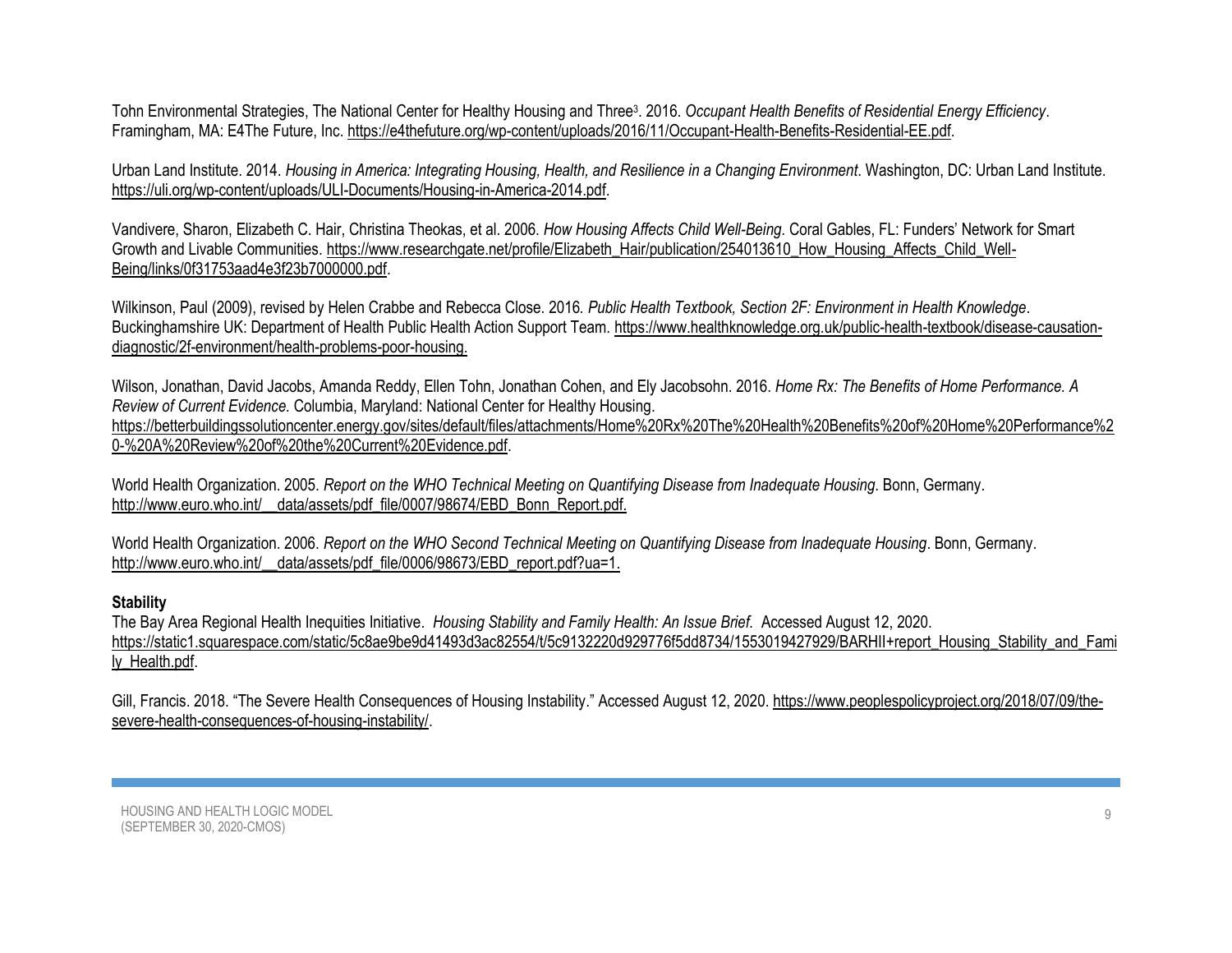National Poverty Center. 2012. "Housing Instability and Health: Findings from the Michigan Recession and Recovery Study." *Policy Brief* 29. [http://www.npc.umich.edu/publications/policy\\_briefs/brief29/NPC%20Policy%20Brief%20-%2029.pdf.](http://www.npc.umich.edu/publications/policy_briefs/brief29/NPC%20Policy%20Brief%20-%2029.pdf)

Office of Disease Prevention and Health Promotion. "Healthy People 2020: Housing Instability". Accessed August 12, 2020. [https://www.healthypeople.gov/2020/topics-objectives/topic/social-determinants-health/interventions-resources/housing-instability.](https://www.healthypeople.gov/2020/topics-objectives/topic/social-determinants-health/interventions-resources/housing-instability)

Pollack, Craig, Shanu K. Kurd, Alice Livshits, Mark Weiner, and Julia Lynch Pollack. 2011. "A Case–Control Study of Home Foreclosure, Health Conditions, and Health Care Utilization." *[Journal of Urban Health](https://www.ncbi.nlm.nih.gov/pmc/articles/PMC3126934/)* 88, no. 3: 469–478. https://doi: [10.1007/s11524-011-9564-7.](https://dx.doi.org/10.1007%2Fs11524-011-9564-7)

Rollins, Chiquita, et. al. 2012. "Housing Instability Is as Strong a Predictor of Poor Health Outcomes as Level of Danger in an Abusive Relationship: Findings from the SHARE Study." *Journal of Interpersonal Violence* 27 no. 4: 623-43. https://doi.org[/10.1177/0886260511423241.](https://www.researchgate.net/deref/http%3A%2F%2Fdx.doi.org%2F10.1177%2F0886260511423241)

### **Equity**

Brummet, Quentin and Davin Reed. 2019. *The Effects of Gentrification on the Well-Being and Opportunity of Original Resident Adults and Children.* Federal Reserve Bank of Philadelphia. Philadelphia, PA. [https://www.philadelphiafed.org/-/media/community-development/publications/discussion-papers/discussion](https://www.philadelphiafed.org/-/media/community-development/publications/discussion-papers/discussion-paper_the-effects-of-gentrification-on-the-well-being-and-opportunity-of-original-resident-adults-and-children.pdf?la=en)[paper\\_the-effects-of-gentrification-on-the-well-being-and-opportunity-of-original-resident-adults-and-children.pdf?la=en.](https://www.philadelphiafed.org/-/media/community-development/publications/discussion-papers/discussion-paper_the-effects-of-gentrification-on-the-well-being-and-opportunity-of-original-resident-adults-and-children.pdf?la=en)

CSH The Source for Housing Solution. 2014. *Housing is the Best Medicine*. Accessed August 12, 2020. [http://www.csh.org/wp-content/uploads/2014/07/SocialDeterminantsofHealth\\_2014.pdf.](http://www.csh.org/wp-content/uploads/2014/07/SocialDeterminantsofHealth_2014.pdf)

Dragan, Kacie L., Ingrid Gould Ellen, and Sherry A. Glied. 2019. "Gentrification and The Health of Low-Income Children In New York City." *Health Affairs* 38, no.9. [https://doi.org/10.1377/hlthaff.2018.05422.](https://doi.org/10.1377/hlthaff.2018.05422).

Florida, Richard. 2017. "Race, Gentrification, and Health in Philadelphia: A Study Finds That Black Residents in Gentrifying Neighborhoods Are More Likely to Report Poorer Health." Bloomberg City Lab. Accessed August 12, 2020. [https://www.bloomberg.com/news/articles/2017-02-21/gentrification-makes-health-and](https://www.bloomberg.com/news/articles/2017-02-21/gentrification-makes-health-and-race-more-correlated)[race-more-correlated.](https://www.bloomberg.com/news/articles/2017-02-21/gentrification-makes-health-and-race-more-correlated)

Garrett, Helen, Mike Roys, Selina Burris, and Simon Nicol*. The Cost-benefit to the NHS Arising from Preventative Housing Interventions.* Watford, UK: BRE Trust. [https://www.viva-access.com/wp-content/uploads/2016/05/bre\\_summary\\_report.pdf.](https://www.viva-access.com/wp-content/uploads/2016/05/bre_summary_report.pdf)

Hood, Ernie. 2005. "Dwelling Disparities: How Poor Housing Leads to Poor Health." *Environmental Health Perspectives* 113, no. 5: A310–A317. https://doi: [10.1289/ehp.113-a310.](https://dx.doi.org/10.1289%2Fehp.113-a310)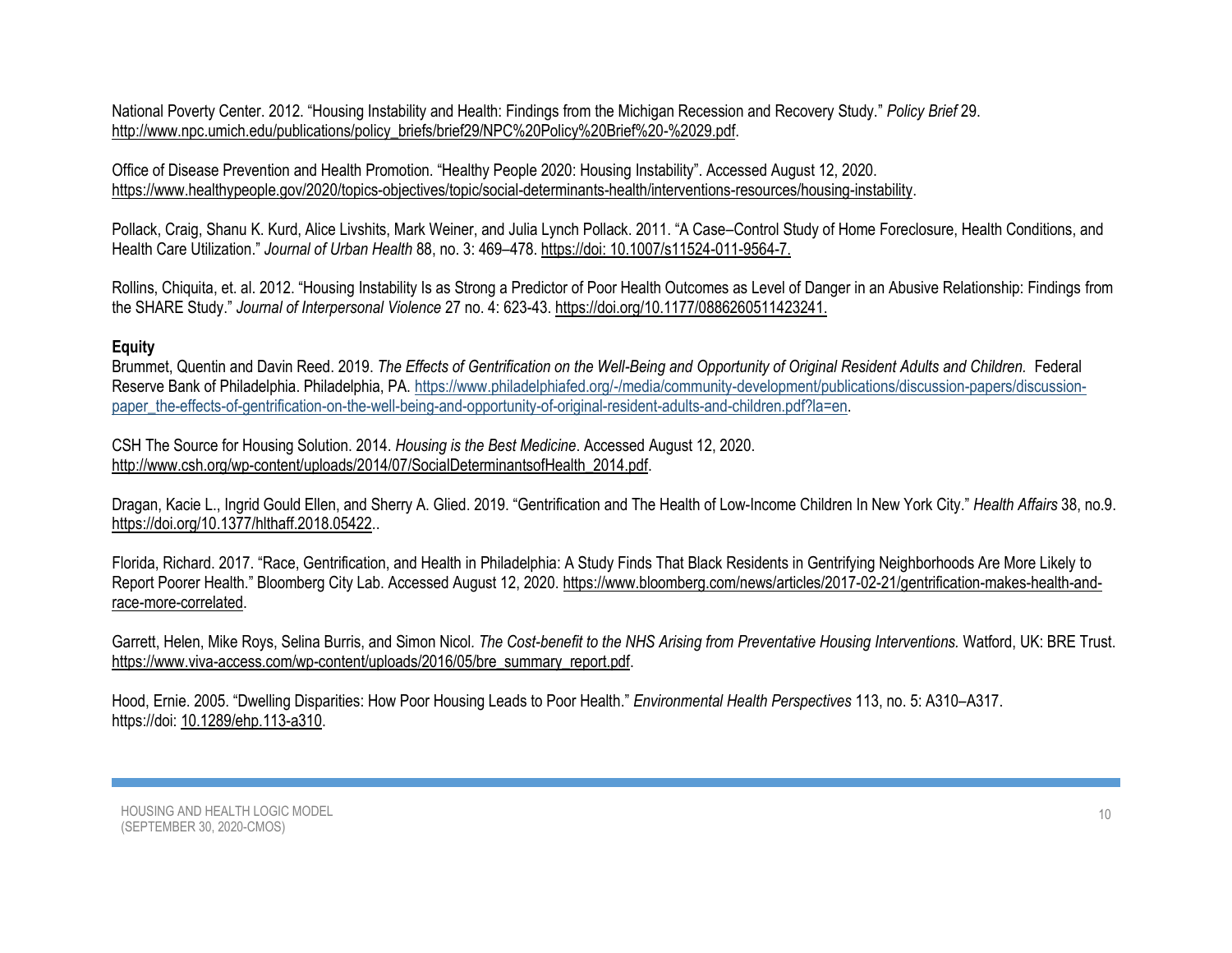[Izenberg,](https://www.ncbi.nlm.nih.gov/pubmed/?term=Izenberg%20JM%5BAuthor%5D&cauthor=true&cauthor_uid=29957396) Jacob M., [Mahasin S. Mujahid,](https://www.ncbi.nlm.nih.gov/pubmed/?term=Mujahid%20MS%5BAuthor%5D&cauthor=true&cauthor_uid=29957396) and [Irene H. Yen](https://www.ncbi.nlm.nih.gov/pubmed/?term=Yen%20IH%5BAuthor%5D&cauthor=true&cauthor_uid=29957396). 2018. "Health in Changing Neighborhoods: A Study of The Relationship Between Gentrification and Self-Rated Health in the State of California." *[Health Place](file:///C:/Users/apow/Documents/CPP%20from%20D%20Drive070720/Housing%20LM/Health%20Place%2052:%20188–195)* 52: 188–195. https://doi.org[/10.1016/j.healthplace.2018.06.002.](https://dx.doi.org/10.1016%2Fj.healthplace.2018.06.002)

Levitt, Zoë. "Gentrification is Making Us Sick: Envisioning Healthy Development without Displacement." Accessed August 12, 2020. [https://www.reimaginerpe.org/20-1/levitt.](https://www.reimaginerpe.org/20-1/levitt)

Rose, Kalima and Teddy Kỳ-Nam. 2016. *Healthy Communities of Opportunity: An Equity Blueprint to Address America's Housing Challenges.* Oakland. CA: Policy Link[. https://www.policylink.org/sites/default/files/HCO\\_Web\\_Only.pdf.](https://www.policylink.org/sites/default/files/HCO_Web_Only.pdf)

Swope[, Carolyn B.](https://www.sciencedirect.com/science/article/abs/pii/S0277953619305659#!) and [Diana Hernández](https://www.sciencedirect.com/science/article/abs/pii/S0277953619305659#!). 2019. "Housing as a Determinant of Health Equity: A Conceptual Model." *[Social Science & Medicine](https://www.sciencedirect.com/science/journal/02779536)* [243.](https://www.sciencedirect.com/science/journal/02779536/243/supp/C) [https://doi.org/10.1016/j.socscimed.2019.112571.](https://doi.org/10.1016/j.socscimed.2019.112571)

The Foundation for a Healthy St. Petersburg, and Collaborative Solutions, Inc. 2018. *Home: A Pathway to Health Equity Through Housing.* Accessed August 12, 2020. [https://healthystpete.foundation/wp-content/uploads/2018/09/FHSP-pathway-to-health-equity-through-housing-pinellas-county.pdf.](https://healthystpete.foundation/wp-content/uploads/2018/09/FHSP-pathway-to-health-equity-through-housing-pinellas-county.pdf)

The Health Impact Project. 2016. *Health Impact Assessment and Housing*. Accessed August 12, 2020. [https://www.pewtrusts.org/~/media/assets/2016/03/opportunities\\_for\\_the\\_housing\\_sector.pdf.](https://www.pewtrusts.org/~/media/assets/2016/03/opportunities_for_the_housing_sector.pdf)

US Centers for Disease Control and Prevention. "Health Effects of Gentrification." Accessed on August 12, 2020. [https://www.cdc.gov/healthyplaces/healthtopics/gentrification.htm.](https://www.cdc.gov/healthyplaces/healthtopics/gentrification.htm)

[White, Kellee, and](https://ssir.org/articles/entry/using_fair_housing_to_achieve_health_equity#bio-footer) George Lipsitz. 2016. "Using Fair Housing to Achieve Health Equity." *Stanford Social Innovation Review.* Accessed August 12, 2020. [https://ssir.org/articles/entry/using\\_fair\\_housing\\_to\\_achieve\\_health\\_equity.](https://ssir.org/articles/entry/using_fair_housing_to_achieve_health_equity)

# **ENDNOTES**

<sup>i</sup> UN Human Rights Office of the High Commissioner. "The Right to Adequate Housing Toolkit." Accessed April 9, 2020. [https://www.ohchr.org/en/issues/housing/toolkit/pages/righttoadequatehousingtoolkit.aspx.](https://www.ohchr.org/en/issues/housing/toolkit/pages/righttoadequatehousingtoolkit.aspx)

ii Healthy housing is dry, clean, pest-free, well-ventilated, safe, contaminant-free, and thermally controlled.